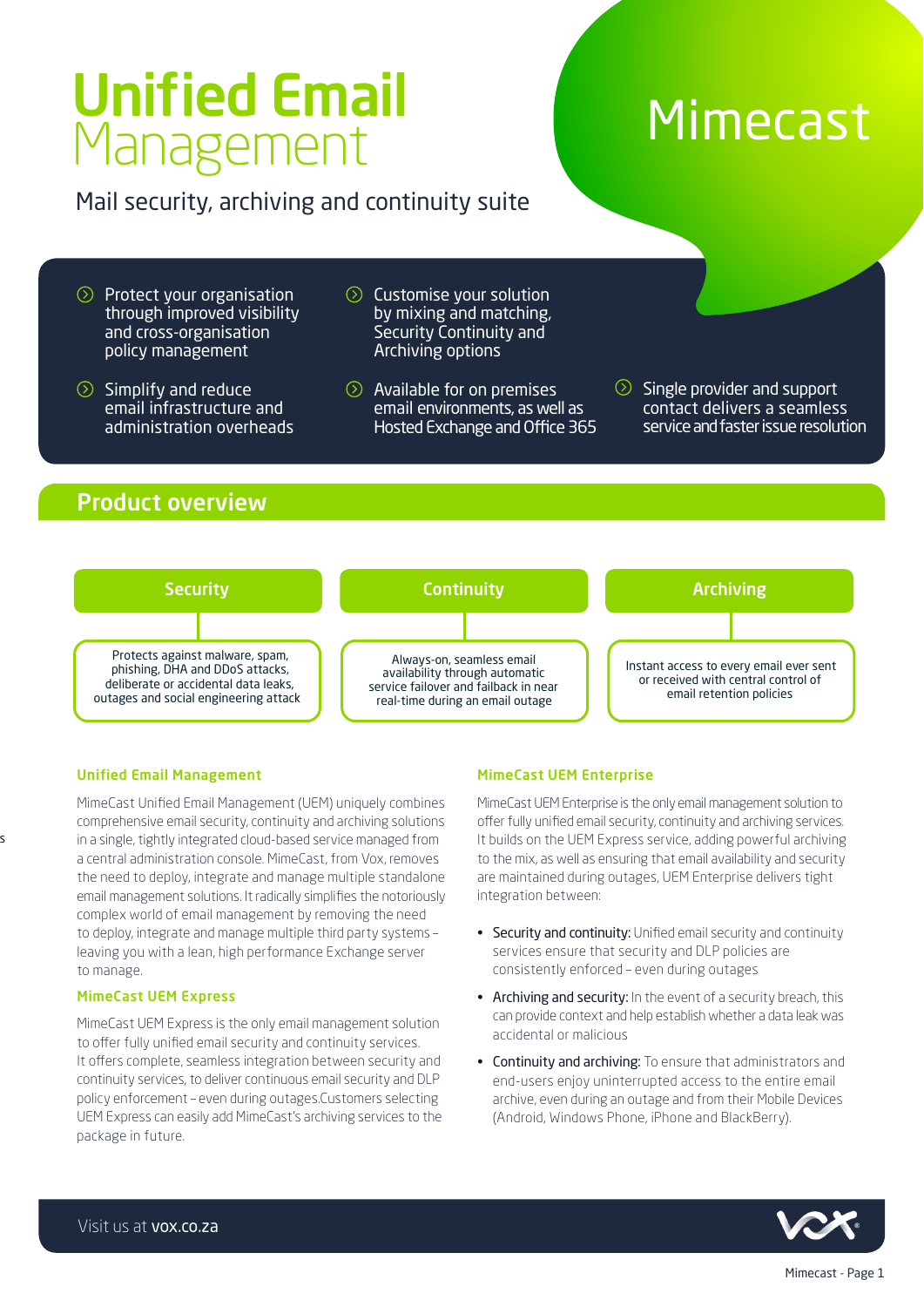## How it works



### **Security**

The MimeCast Secure Email Gateway is built on the massively scalable mail transfer agent (MTA), which acts as an email bridgehead in the cloud, delivering multi-layered malware and spam protection that stops both known and emerging threats before they reach your network. It's backed by market-leading SLAs: 100% virus protection, 99% spam protection and 0.0001% spam false positives.

MimeCast email security protects against inbound and outbound email-borne threats. This includes malware, spam,

phishing, DHA and DDoS attacks, deliberate or accidental data leaks, outages, and social engineering attacks.

It also includes real-time, online queue management, end user email digests for personal quarantine management, and advanced email traffic routing capabilities.

MimeCast Content Power Tools complements the MimeCast Secure Email Gateway with data leak prevention, secure message delivery and enhanced stationery

# **Continuity**

Email has become the most critical form of business communication, yet it's not always as reliable as it is important. Businesses can no longer afford outage for any length of time.

MimeCast Email Continuity delivers always-on, seamless email availability through automatic service failover and failback in near real-time during an email outage. It integrates so seamlessly with Microsoft Outlook that your employees

will just carry on using email safely and securely – whether the email outage is planned or not.

Email Continuity is the only cloud-based solution that steps in automatically to deliver email to end users during planned and unplanned outages of your Microsoft email service. Managed from a single administration console, and with no additional on-premises hardware required, simplifying your network and reducing administration.